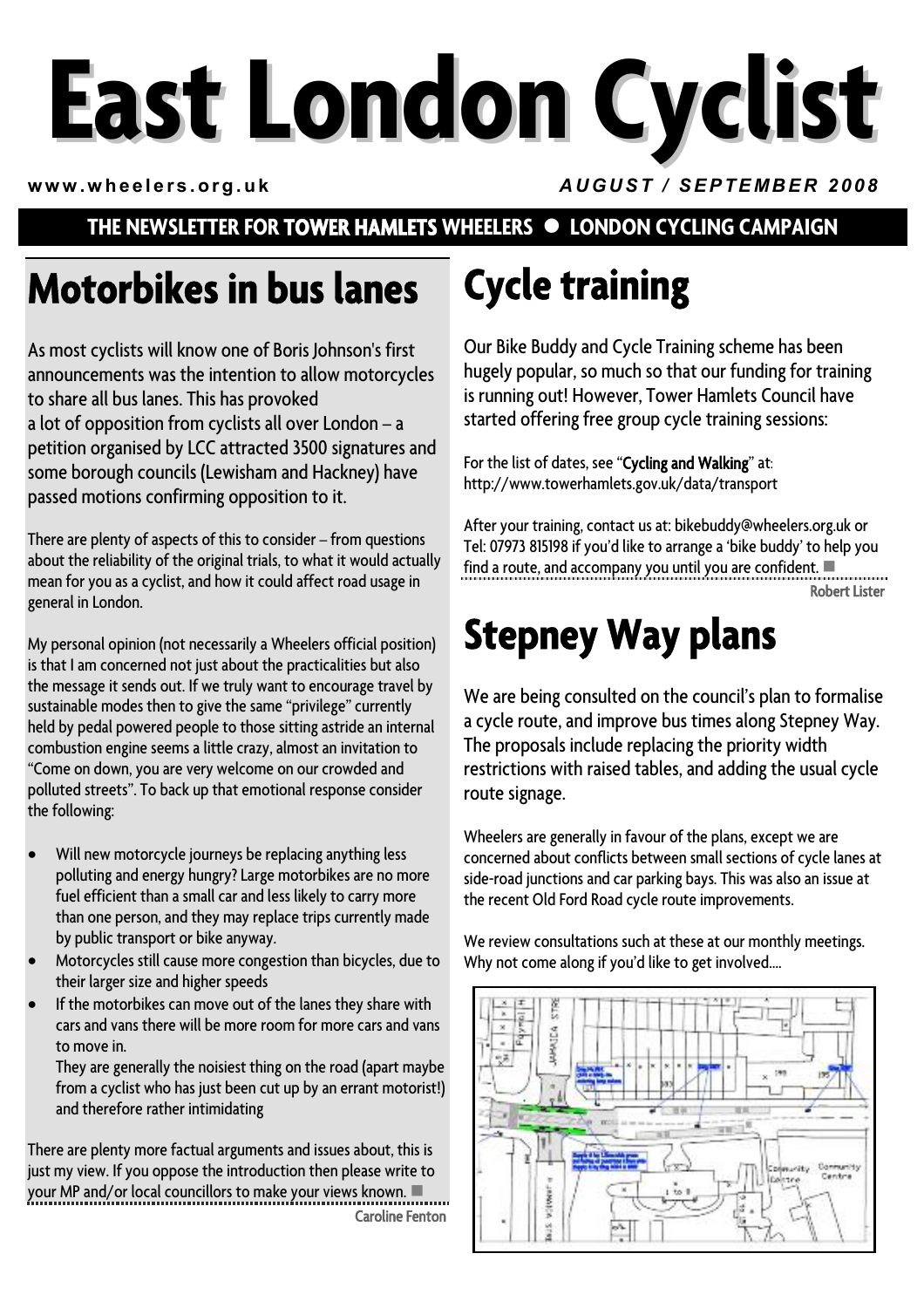### **These are a few of our favourite places…**

One of the factors that sway my opinion of a café, shop or bank is whether they look after me as a cyclist, as well as a customer.

I used to use the Cooperative bank in Angel because they had bike stands inside the front doors where you could keep an eye on your unlocked bike with its panniers still on it. How incredibly convenient.

When the Wheelers do rides or tours, we often find pubs and cafés very welcoming and accommodate us in ways London establishments don't usually.

After the monthly Wheelers' maintenance workshop we go to Vesuvio's in Three Colt Street for coffee and a snack and they are very accommodating of a large group of cyclists with panniers moving tables around and plonking ourselves down. They once stayed open late especially for us and we had a great meal for twenty-two people.



Anywhere that is positive towards cyclists helps make London more cycle friendly and we believe they should be promoted as part of the positive change in attitudes towards us.

Do you know of somewhere in Tower Hamlets that welcomes cyclists? Tell us and we can spread the word. What better way to reward them than to publicise them and introduce nice, polite cyclists as  $cuts$ tomers! $\blacksquare$ 

Words: David Tuckwell / Photo: Neil Clifton

### **Lock 7**

On asking the owner of Sögreni, a bike shop in Copenhagen, "Why don't you stock these bikes in London?", the proprietors of Lock 7, Kathryn & Lee, received the reply: "why don't you?" - enough inspiration to follow their dream, to set up a space not just to sell bikes from, but to devote to many aspects of cycling in a relaxed café atmosphere.



Recently opened, Lock 7's "drop in clinic" already picks up a lot of passing trade from morning commuters heading for Hackney Road, with some bikes left for later collection. Mechanic 'Naked John' (thus known for his naked protests), helps cover the demand for on-the-spot repairs as quickly as is practical. The toolbox is getting larger, and trickier repairs are gradually being taken on. Lock 7 is a work in progress, currently recycling bikes for resale, and with plans to stock select frames for bespoke build & fixed wheel to retro flare, and hiring out Bromptons for daily use, ridden daily by Kathryn & Lee themselves.

With ample space to park inside the cafe it has become attractive to people with pushchairs as well as bikes, based conveniently next to the canal bridge for Broadway market. The balcony view over Regents Canal adds the Feng Shui edge. The healthy breakfast and brunch menu ranges from muesli, croissants, toasted bagels and baked potatoes with various fillings & salads and is soon to include set lunches.

129 Pritchards Rd, E2 (07515 360 721/www.lock-7.com) London Fields rail. Café and shop open Tue-Sun 8am-6pm. Walk-in repair clinic open Tue-Sun 8am-10am and 4-6pm.  $\blacksquare$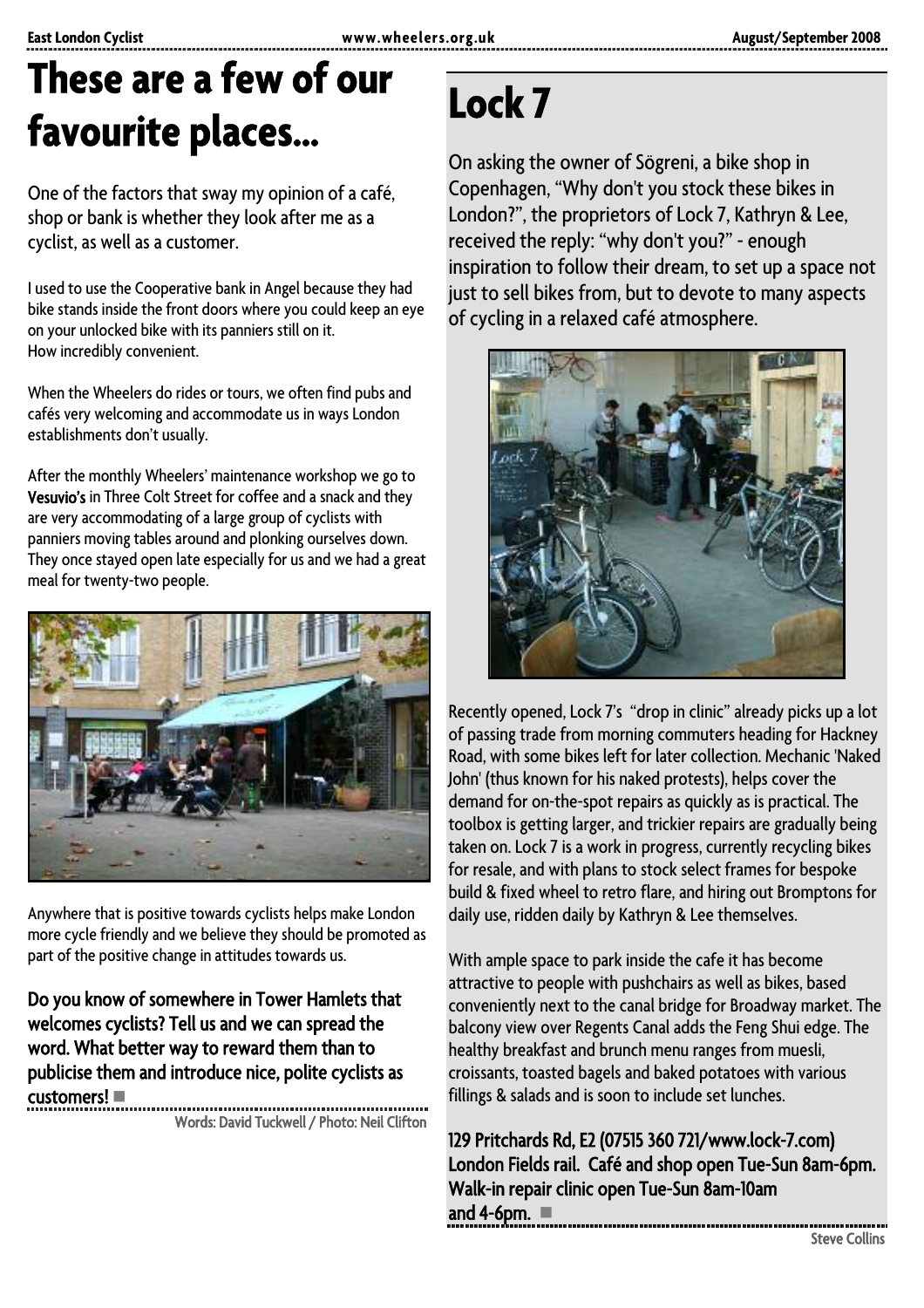## **Bridge of the future**

Sustrans has announced the latest stage in its progress towards developing proposals for London's first major purpose-built dedicated walking and cycling bridge over the Thames. If the bridge goes ahead it would be the longest spanning opening cycle and pedestrian bridge in the world.

A detailed technical feasibility study commissioned by Transport for London (TfL) has now been completed. The study, completed by bridge design and engineering specialists Ramboll Whitbybird, builds on the project's preliminary report and looks in much more detail at potential landing sites, navigational constraints, design possibilities and likely costs.

The preferred location for the bridge has now been identified as between Durand's Wharf, a park on the Southwark bank 600m south of Cuckold's Point and the impounding lock on Westferry Road, 300m south of Westferry Circus and adjacent to the planned landscaped park in the Riverside South development. This proposed new location takes into account of the requirements of shipping on that section of the Thames and will link to public transport networks on both sides of the river and puts the cost of the bridge at around £65 million.

The bridge would form part of a wider package of walking and cycling plans designed to address the Capital's transport needs as part of the 2012 Olympic Games legacy. It is planned to span the river, connecting Southwark to Canary Wharf, giving more direct access for thousands of people from south of the River Thames to the Olympic Park, Canary Wharf and the rest of the City and Thames Gateway. The proposals for the bridge are being developed in partnership with the London Boroughs of Southwark and Tower Hamlets and TfL..

Carl Pittam, Sustrans' Director for London says: "Major building projects such as this require detailed thinking before going ahead and the process can often take time. "However this study is crucial as it tells us that the bridge is feasible, the location is right and puts a real figure against its cost. The next step will be a detailed analysis of the potential numbers of users of the bridge. We will continue to work with TfL and the relevant Boroughs to ensure that the process continues to run smoothly and that we build on the positive news this latest report brings."

Further information about Sustrans, including other news releases and detailed online route mapping, is available at the Sustrans website: www.sustrans.org.uk

## **Best bike week…**

Wheelers hosted its best Bike Week yet, with all events and rides being well attended, it was great to see so many new faces.

We started on Sunday with the Epping Forest Ride, which was a leisurely trip up the Lea Valley and back to take in the forest trails. Monday followed with Mr. Jones providing a Dr. Bike service for council employees at the town hall.

Tuesday, we were treated to a tour of some of the quirky history of the borough. (Did you know that we have palindromic street names BARNES and SENRAB Streets…?) On Wednesday, we provided our customary breakfast al fresco on Narrow Street, and counted about 400 commuters. Thursday saw the most FABULOUS event of Bike Week in London, the GLAMOUR RIDE to the South Bank, complete with its own bicycle sound system, with champagne served in style.

On Saturday morning at 2AM, we joined in with the Midsummer Madness ride to Primrose Hill with other like-minded souls.

On Saturday 21st June, we supported the Tower Hamlets Bike Fest. in Mile End Park, with a busy stall offering free bike repairs and information.

Wheelers escorted 11 members of the Jagonari Womens' Centre bike group to the Bike Fest.



event in Mile End Park via the Green Bridge, which was a safer route than Mile End Road, an opportunity to practice skills learnt over several months of training.

Up and over the Green Bridge gave hill practice not usually found in Tower Hamlets. An enjoyable short trip for all. We hope to see the Jagonari women out and about on future rides!

We rounded off Bike Week with a picnic in the sun on Sunday in Victoria Park. Thanks to all the volunteers who helped out… See you next year!  $\blacksquare$ 

Gerry/Owen/David T

**Tower Hamlets Wheelers is a local group of the London Cycling Campaign. LCC promotes cycling and campaigns for better conditions for cyclists. Membership benefits include a magazine every two months, third party insurance, discounts in many bike shops and local group membership. Why not join us today: www.lcc.org.uk/join or call: 020 7234 9310**